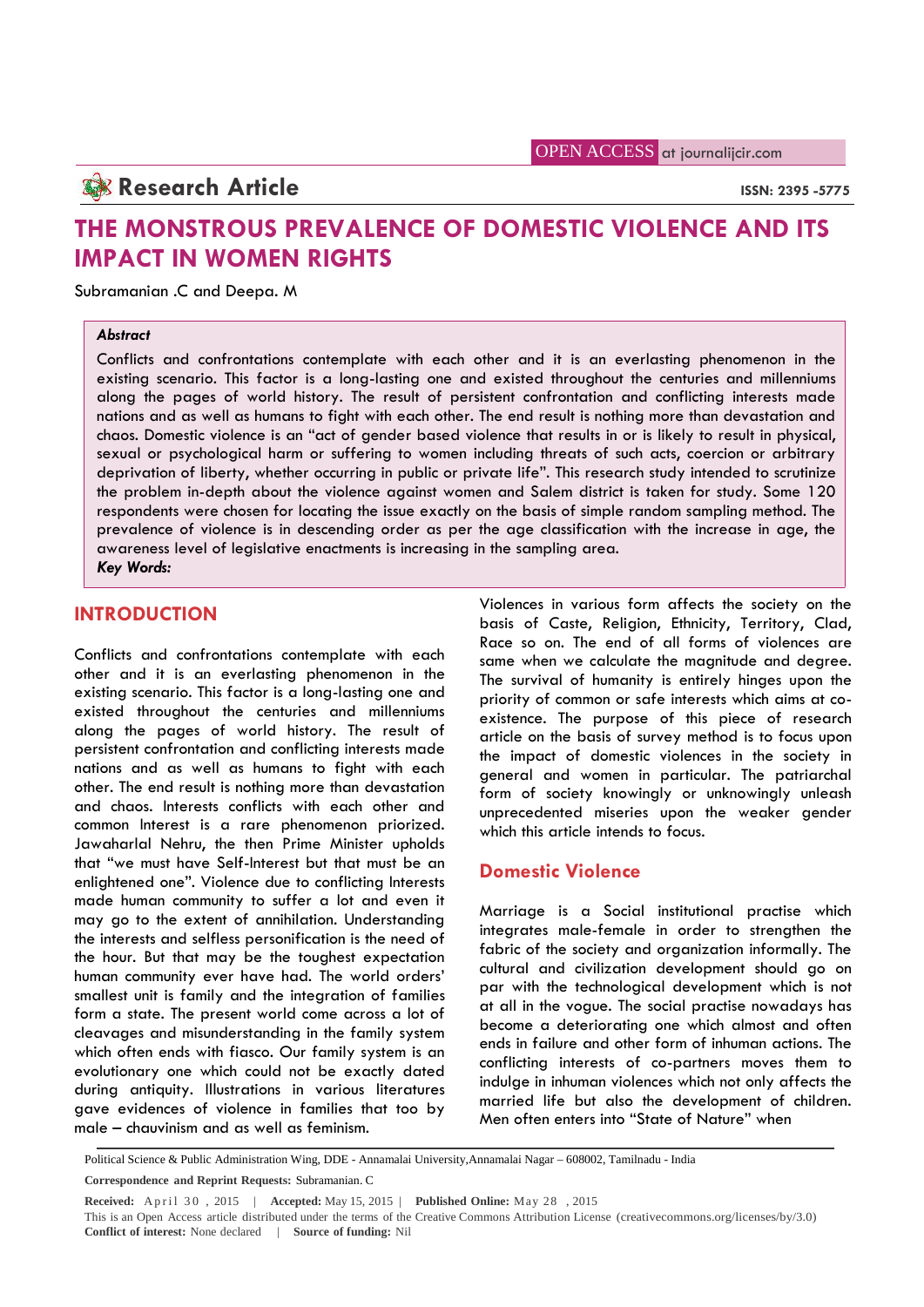interests conflicts with his co-partner. Often the victimised community are none other than the weaker gender i.e., women. In India 70% of the women between 15-49 were affected with rape, beating and other verbal abuses as per UNDP statement on the basis of research survey. Also it states in India, every 33 minutes women are affected with abuses i.e., 35% of physical and 10% sexually.

In 1993, UNDP Elimination of violence against women stated that Domestic violence is an "act of gender based violence that results in or is likely to result in physical, sexual or psychological harm or suffering to women including threats of such acts, coercion or arbitrary deprivation of liberty, whether occurring in public or private life".

The Webster's' dictionary defines the concept as "the inflicting of physical injury by one family or household member on another also a respected habitual pattern of such behaviours".

Women in the modern world regularly faces a lot of abuses in their married life such as physical, psychological, sexual, economic so on. Among all kind of abuses, psychological one is a more devastating one which tends the weaker sector to opt for suicide. There are more number of dowry deaths in India due to economic reasons.Women not only face this kind of abuse from their partner but also from the hands of In-laws. Because of the domineering role of Bride groom and his family members, women are humiliated, isolated, threatened, intimidated and there is a vast amount of denial of basic rights in the family. The untold stories are large enough and it differs from women to women and families.

The effects of violences are voluminous which normally cannot be shared by the victim. Usually following are considered as effects of the domestic violences; depression, anxiety, low self-esteem, lack of trust, feeling of abandonment, anger, sensitivity to rejection, chronic health problems, sleeping problems, inability to work, poor, relationship, etc. In 1983, in order to prevent violences an act was passed and considered domestic violences as criminal offences as per the Sec.498-A IPC.

As per the above stated section there are four types of actions which are considered as an act of domestic violences. They are as follows:

- a. Conduct that is likely to drive a women to suicide.
- b. Conduct likely to cause grave injury to the life, limb or health of women.
- c. Harassment with the purpose of forcing the women or her relative to give some property.
- d. Harassment because the women or her relative is unable to yield to demands for more money or does not give some property. The punishment for breaching the law is up to 3 years of imprisonment and fine.

Besides of these legal measures and the assurances in fundamental rights of the Indian constitution, domestic violences are still mushrooming due to various reasons.

This research study intended to scrutinize the problem in-depth about the violence against womenand Salem district is taken for study.Some 120 respondents were chosen for locating the issue exactly on the basis of simple random sampling method. Women victims were divided on the basis of Age, Area. The research intended to identify the prevalence of domestic violence and also to check the awareness of legislative acts and causes.

### **ANALYSIS AND DISCUSSION**

Table 1 illustrates about the Age wise respondents' classification. 40 respondents were chosen in the (18 - 28) age category and 40 each from (29-38) and (39-49) respectively. (See table 1)

|     |            | Table – 1 |                       |            |
|-----|------------|-----------|-----------------------|------------|
| Age | 18 – 28    | $29 - 39$ | $40 - 50$             | Total      |
|     | 40 (33.3%) |           | 40 (33.3%) 40 (33.3%) | 120 (100%) |

In order to identify the degree of the issue, rural and urban areas of Salem were divided and 60 is was chosen. (See table 2)

|      |          | Table $-2$ |            |
|------|----------|------------|------------|
| Area | Rural    | Urban      | Total      |
|      | 60 (50%) | 60 (50%)   | 120 (100%) |

Age wise classification for the question of prevalence of domestic violence among the age category 4.1% of the women opted for low level and 29.1% of the women respondents come across high level of violences like Battering, raping, beating and other form of heinous violences. (See table 3)

**Table – 3**

| <b>Discussive</b>       |   | $18 - 28$ |   | $29 - 39$                                                                 | $40 - 50$ |    | Total     |
|-------------------------|---|-----------|---|---------------------------------------------------------------------------|-----------|----|-----------|
| queries                 |   | н         |   | н                                                                         |           | н  |           |
| Prevalence              | 5 | 35        |   | 33                                                                        | 35        | 5  | 120       |
| of Domestic<br>Violence |   |           |   | $(4.1\%)$ $(29.1\%)$ $(5.8\%)$ $(27.5\%)$ $(29.1\%)$ $(4.1\%)$            |           |    | $(100\%)$ |
| Awareness               | 5 | 35        | 4 | 36                                                                        | 3         | 37 | 120       |
| of law                  |   |           |   | $(4.1\%)$ $(29.1\%)$ $(3.3\%)$ $(30.0\%)$ $(2.5\%)$ $(30.8\%)$ $(100\%)$  |           |    |           |
| Monetary                | 5 | 35        |   | 36                                                                        | 19        | 21 | 120       |
| Causes                  |   |           |   | $(4.1\%)$ $(29.1\%)$ $(3.3\%)$ $(30.0\%)$ $(15.8\%)$ $(17.5\%)$ $(100\%)$ |           |    |           |
| Total                   |   | 40        |   | 40                                                                        |           |    | 120       |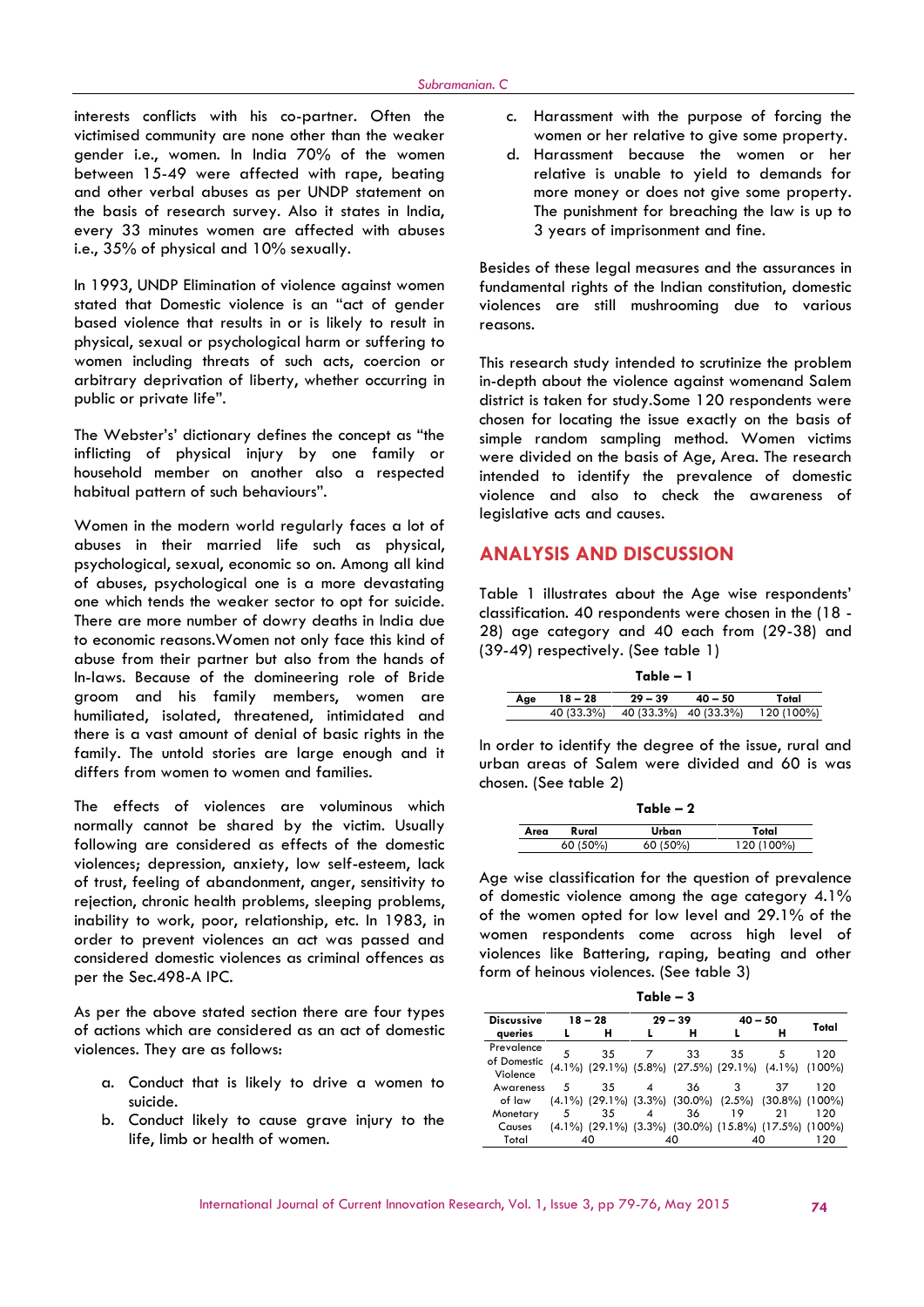Among the age category of (29-39), 5.8% of the women respondents come across low level of violences and majority i.e., 27.5% of them come across high level of violences.

In the age group of  $(40-50)$ , there is significantly low level of domestic violences i.e., 29.1% of the respondents come across low level and 4.1% of them opted for high level. (See table 4)

#### **Table – 4**

**Prevalence of Domestic Violence**



For the question of awareness of domestic violence acts under the age group of (18-28), 4.1% of them opted for low level and 29.1% of the respondents were aware of rules and legislative measures, related to domestic crimes.

Under the age group of (29-39), 3.3% of the respondents were less aware and 30% of them are highly aware of legislations of domestic violence.Under the age group of (40-50), 2.5% of them are less aware and majority i.e., 30.8% of the women respondents are highly aware of laws. The increase of age significantly increases the awareness of law among respondents (See table 5)



For the query of economic or "Monetary" as the cause of domestic violence, under the age group of  $(18-28)$ . 4.1% opined low level and  $29.1\%$  of them responded that pecuniary is the cause of all domestic violence.

Under the age group of (29-39) 3.3% of the respondents opted for low level and 30.0% of them responded positively. In the age group (40-50) it is equal proportion that is 15.8% of them responded for high level. It is observed that increase in the age have significant impact in order to respond for the causes of domestic violence.



|                                                                                                                                                                    |    | $\blacksquare$ Low $\blacksquare$ High |                                |                                                             |           |
|--------------------------------------------------------------------------------------------------------------------------------------------------------------------|----|----------------------------------------|--------------------------------|-------------------------------------------------------------|-----------|
| able – 7 explains about the rural<br>assification by which the research intended to<br>lentify the differences of the degree of domestic<br>iolence at area level. |    |                                        |                                |                                                             | - urban   |
|                                                                                                                                                                    |    |                                        |                                |                                                             |           |
|                                                                                                                                                                    |    | Table - 7                              |                                |                                                             |           |
|                                                                                                                                                                    |    | Rural                                  |                                | Urban                                                       |           |
|                                                                                                                                                                    | L  | н                                      |                                | н                                                           | Total     |
| Prevalence of                                                                                                                                                      | 10 | 50                                     | 10                             | 50                                                          | 120       |
| violence                                                                                                                                                           |    |                                        | $(8.3\%)$ $(41.6\%)$ $(8.3\%)$ | $(41.6\%)$                                                  | $(100\%)$ |
| <b>DiscussiveQueries</b>                                                                                                                                           | 40 | 20                                     | 20                             | 40                                                          | 120       |
| Awareness of law                                                                                                                                                   |    |                                        |                                |                                                             |           |
|                                                                                                                                                                    |    |                                        | 15                             | $(33.3\%)$ $(16.6\%)$ $(16.6\%)$ $(33.3\%)$ $(100\%)$<br>45 | 120       |
| <b>Monetary Causes</b>                                                                                                                                             |    | 51                                     |                                | $9(7.5\%)$ $(42.5\%)$ $(12.5\%)$ $(37.5\%)$ $(100\%)$       |           |

For the question of prevalence of domestic violence among the rural area respondents 8.3% opined for less level and 41.6% of them responded for high level of violences.

Among urban respondents, 8.3% of them opined low level and 41.6% of the women respondents opted for high level of domestic violences.